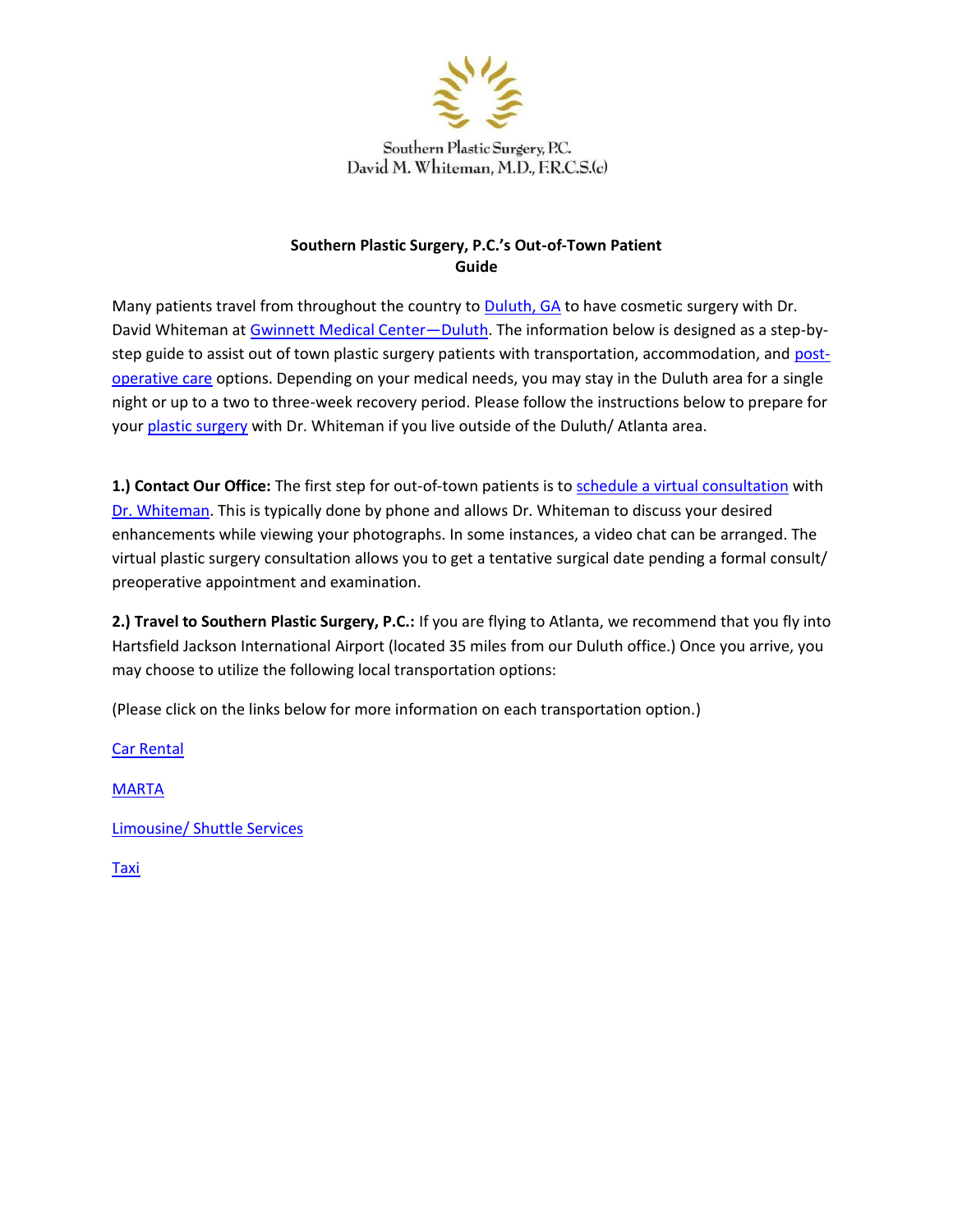

## Southern Plastic Surgery, P.C. David M. Whiteman, M.D., F.R.C.S.(c)

**3.) Accommodations:** Generally speaking, it's a good idea for patients who live more than 90 minutes away from Duluth to plan to spend the night in the Atlanta area the night after their surgery. The length of time out-of-state and out-of-the country patients typically stay in the Atlanta area ranges from a few days to three weeks, depending on the type and extent of plastic surgery performed. More involved surgeries like a body lift may require a 2  $\frac{1}{2}$  week stay. It should also be mentioned that certain body procedure patients, such as buttock augmentation patients, should not take long car trips or flights for at least one week following surgery.

The following list is designed to facilitate finding suitable accommodations for your recovery stay in Atlanta. Please be aware that the recommendations on this list were chosen based on amenity availability and proximity to our office and surgical facilities but should be researched further **before your procedure** to ensure that they have everything that you will need based on your individual case (i.e. -handicap accessible room with a compliant shower, a recliner chair, or in-room refrigerator). We also recommend that you call your hotel to confirm that the amenities you will require are available on the date needed.

#### **Hotels Close to Southern Plastic Surgery, P.C.:**

[Courtyard by Marriott](https://www.marriott.com/en-us/hotels/atlch-courtyard-atlanta-duluth-downtown/overview/)  [Atlanta Duluth Downtown](https://www.marriott.com/en-us/hotels/atlch-courtyard-atlanta-duluth-downtown/overview/) 3141 Hill Street NW Duluth, Georgia 30096 (470) 740-1040

## [Marriott Residence Inn\\*](http://www.marriott.com/hotels/travel/atlgw-residence-inn-atlanta-gwinnett-place/)

1760 Pineland Road Duluth, Georgia 30096 (770) 921-2202

(\*special rates available for Gwinnett Medical Center patients)

## [Sonesta Select Atlanta Duluth](https://www.sonesta.com/select)

3530 Venture Parkway Duluth, GA 30096 (770) 623-9699

#### [Hilton Garden Inn Atlanta North/Johns Creek](http://hiltongardeninn.hilton.com/en/gi/hotels/index.jhtml%3Bjsessionid%3DGMTXXA5SQKR1MCSGBIXMVCQ?ctyhocn=ATLJCGI)

11695 Medlock Bridge Road Duluth, Georgia, 30097 (770) 476-1966

## [Hyatt Place Atlanta/ Duluth/ Johns Creek](http://atlantaduluthjohnscreek.place.hyatt.com/hyatt/hotels/place/index.jsp)

11505 Medlock Bridge Road Duluth, GA 30097 (770) 622-5858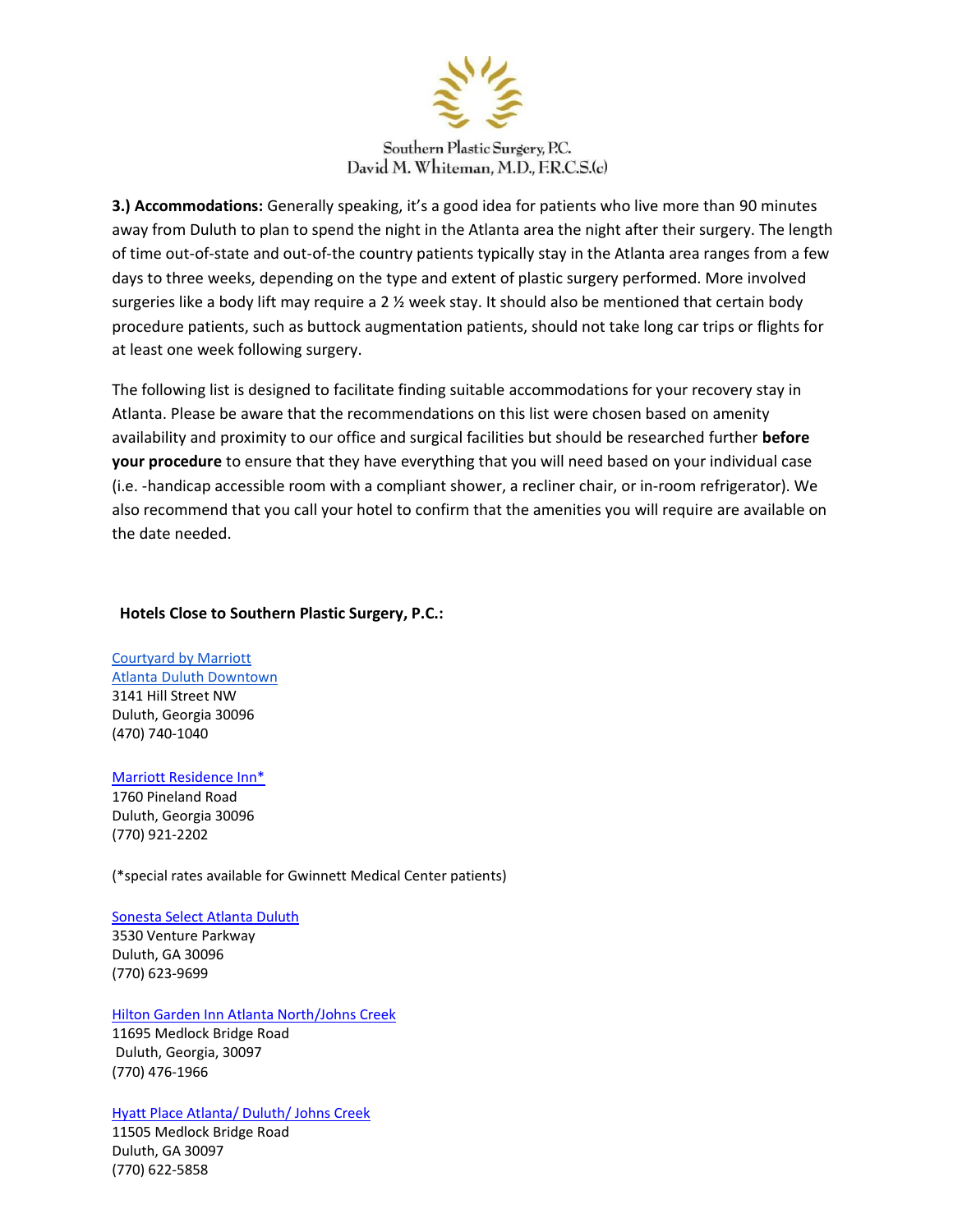

[Fairfield Inn & Suites Atlanta Gwinnett Place](http://www.marriott.com/hotels/travel/atlga-fairfield-inn-and-suites-atlanta-gwinnett-place/) 3570 Breckinridge Blvd.